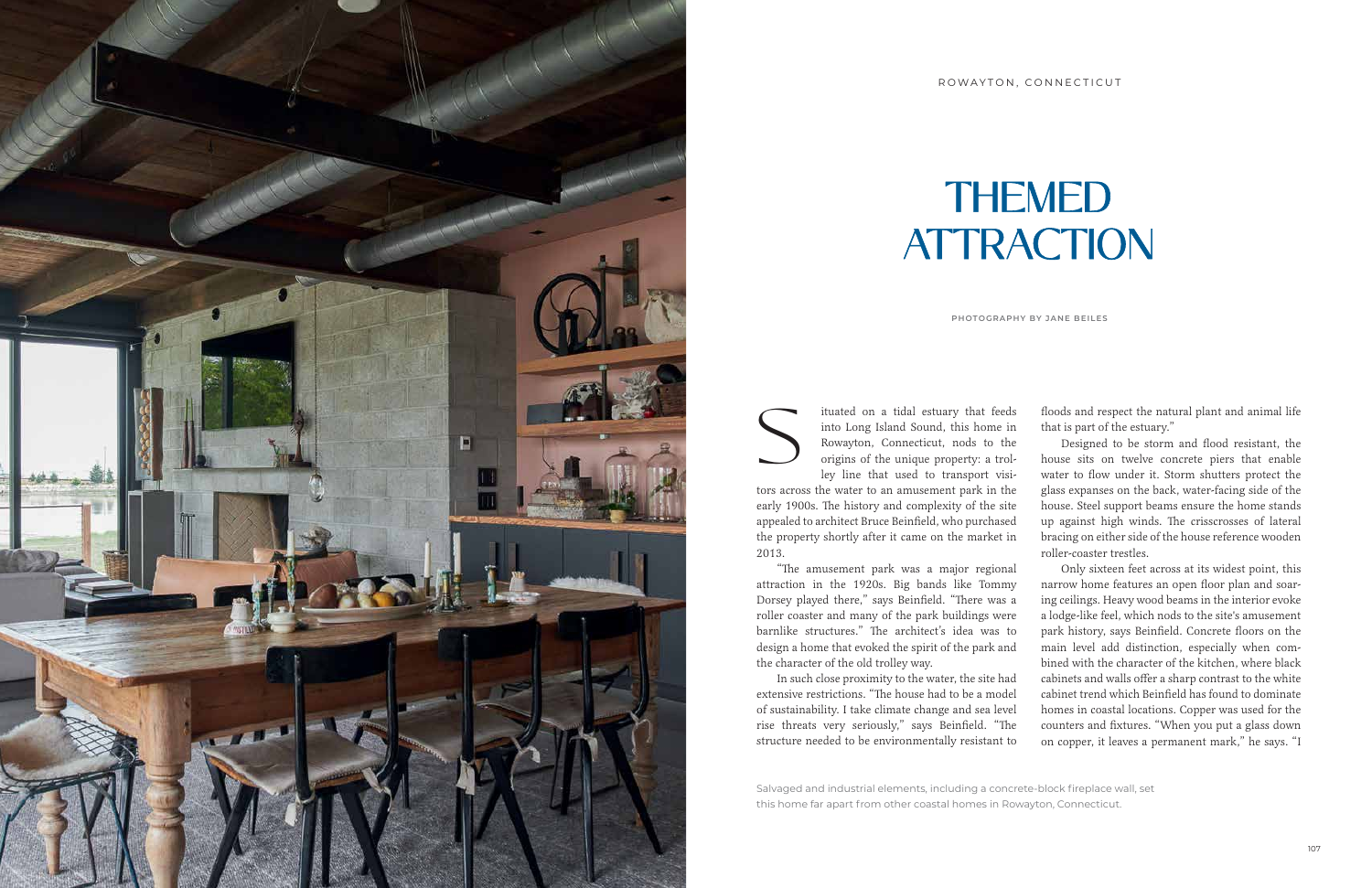

**ABOVE:** An old farm table is paired with mid-century chairs; the pendants above the island are made of concrete. **TOP OPPOSITE:** The exposed ceiling ductwork runs throughout the home's first floor; copper counters are paired with brass hardware. **BOTTOM OPPOSITE:** Pantry shelves are made of Douglas fir with copper piping used as fittings.



like the idea that every action has a memory and it's constantly changing. Every mark brings more life in the space."

Built-in shelves in the dining room are made of beams salvaged from the shuttered Remington Arms Munitions Factory in Bridgeport, Connecticut. "Bringing historic elements into the space provides more storytelling, more history to the home," says Beinfield, who strives to alter the way ordinary materials are viewed. "We used concrete blocks on a wall in the living room, and it actually has an elegant impact there. Suddenly you're thinking of concrete blocks differently, and your preconceptions about the material are challenged."

Among Beinfield's formulas for creating is estab lishing a strong sense of order balanced by chaos. He relies on his wife, Carol, an artist, to breathe life into the home through her work—which encompasses various mediums—and her assorted collections,

which range from antique dolls to pincushions to painter's palettes. Carol's studio, located on the home's third level, has walls and a steeply pitched ceiling clad with Hungarian wagon-board oak meant to evoke the feel of an old attic.

Beinfield enjoys observing sea life from his attic office overlooking the estuary. From there, he can also see the old shingle cottage that came with the property. In homage to the site's origins, Beinfield commissioned a rail construction company to cre ate tracks connecting the cottage to the main house. The front, street-facing facade of the house is clad with salvaged barn siding. "When people are driving past the house, their first impression is a tall, skinny, quirky barn structure that looks like it might have been there forever," says Beinfield. "I love the idea of the house being a place to be discovered."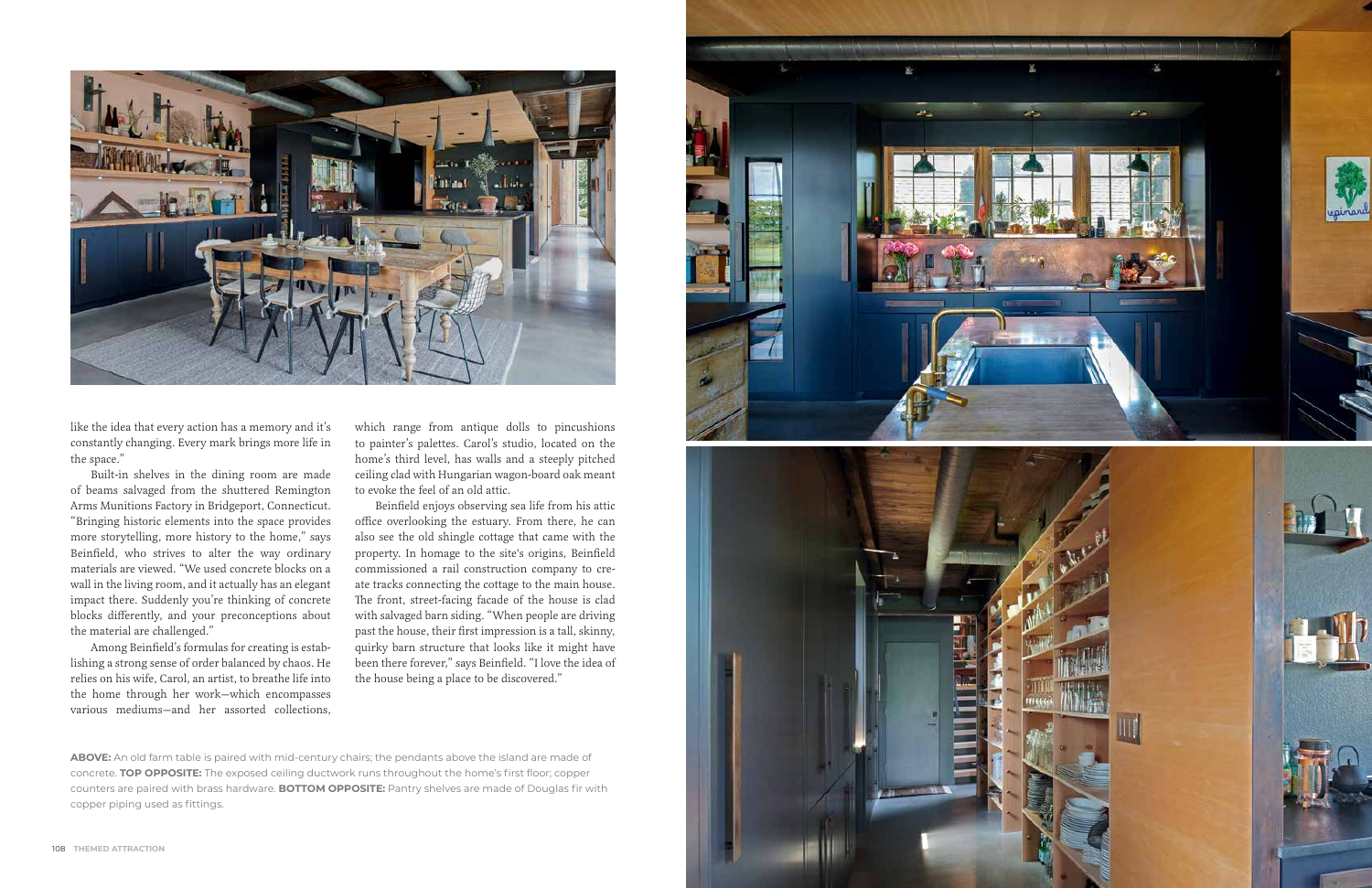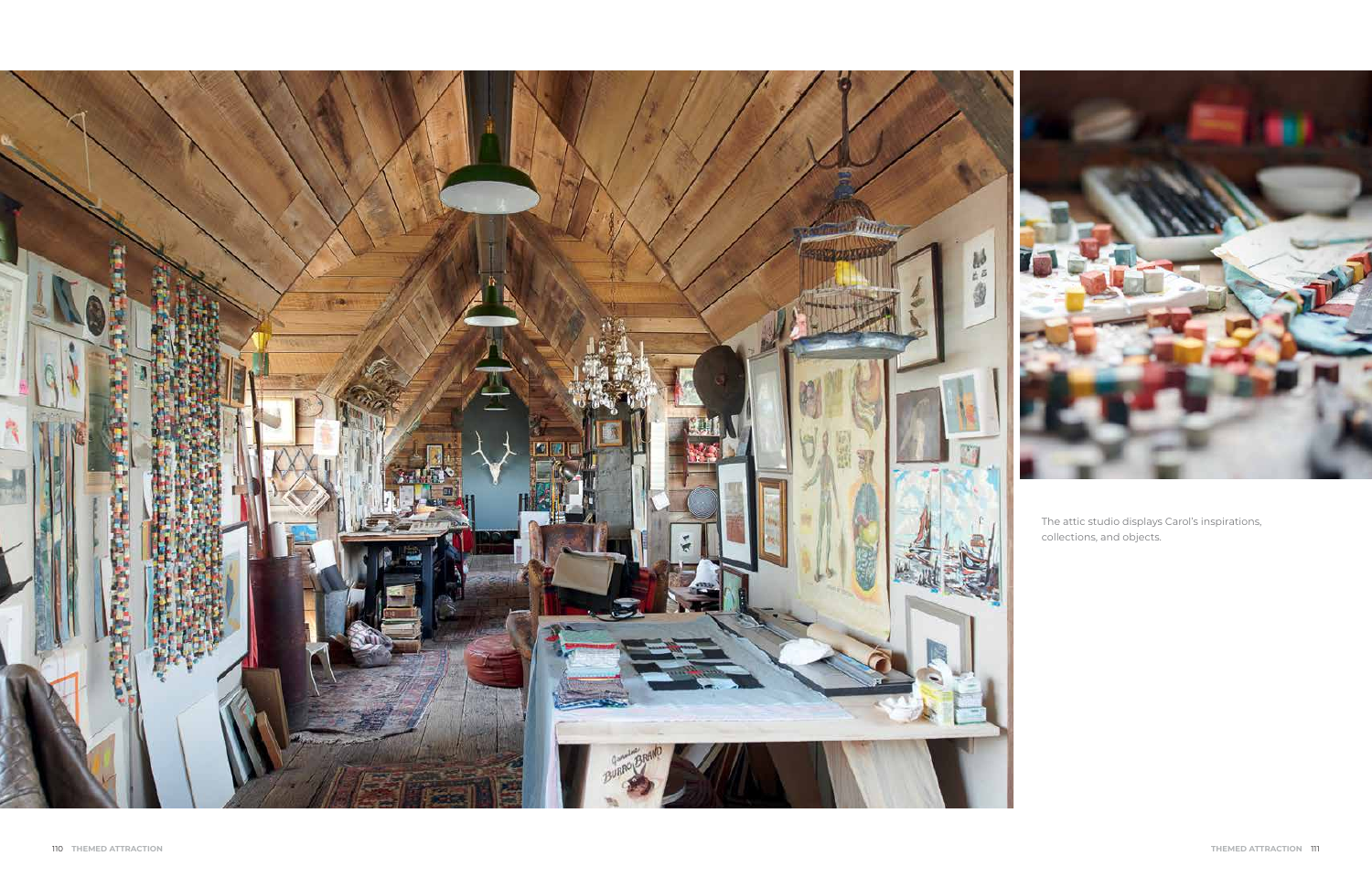

In the library, a ladder slides along the floor-to-ceiling bookshelves; Carol's collection of painter's palettes adorns the wall behind the sofa.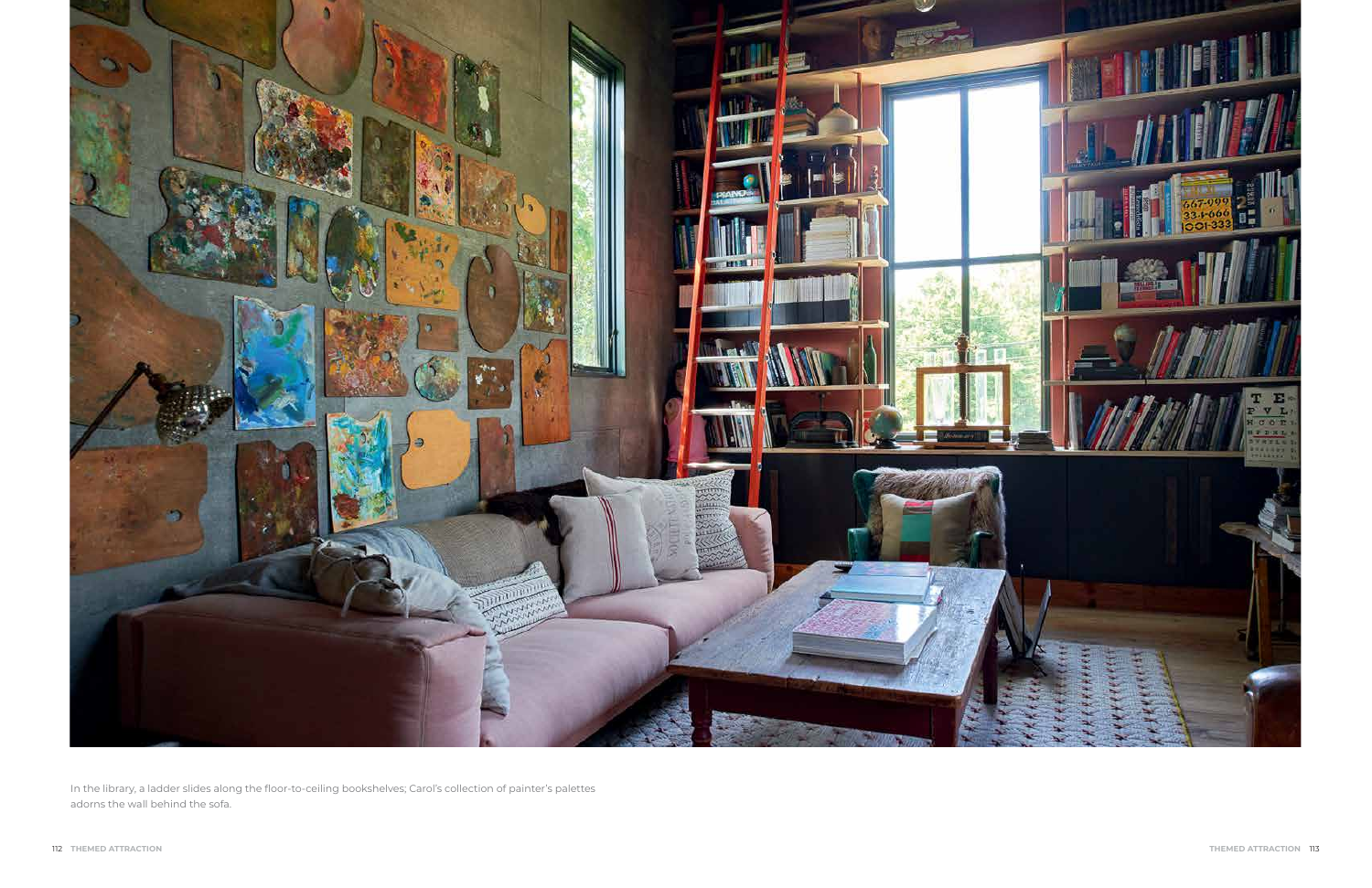

**ABOVE:** Reclaimed boards sheath the ceiling and wall behind the bed in the primary bedroom, which overlooks the tidal estuary. **OPPOSITE:** A guest bedroom features an array of antiques and flea market finds.